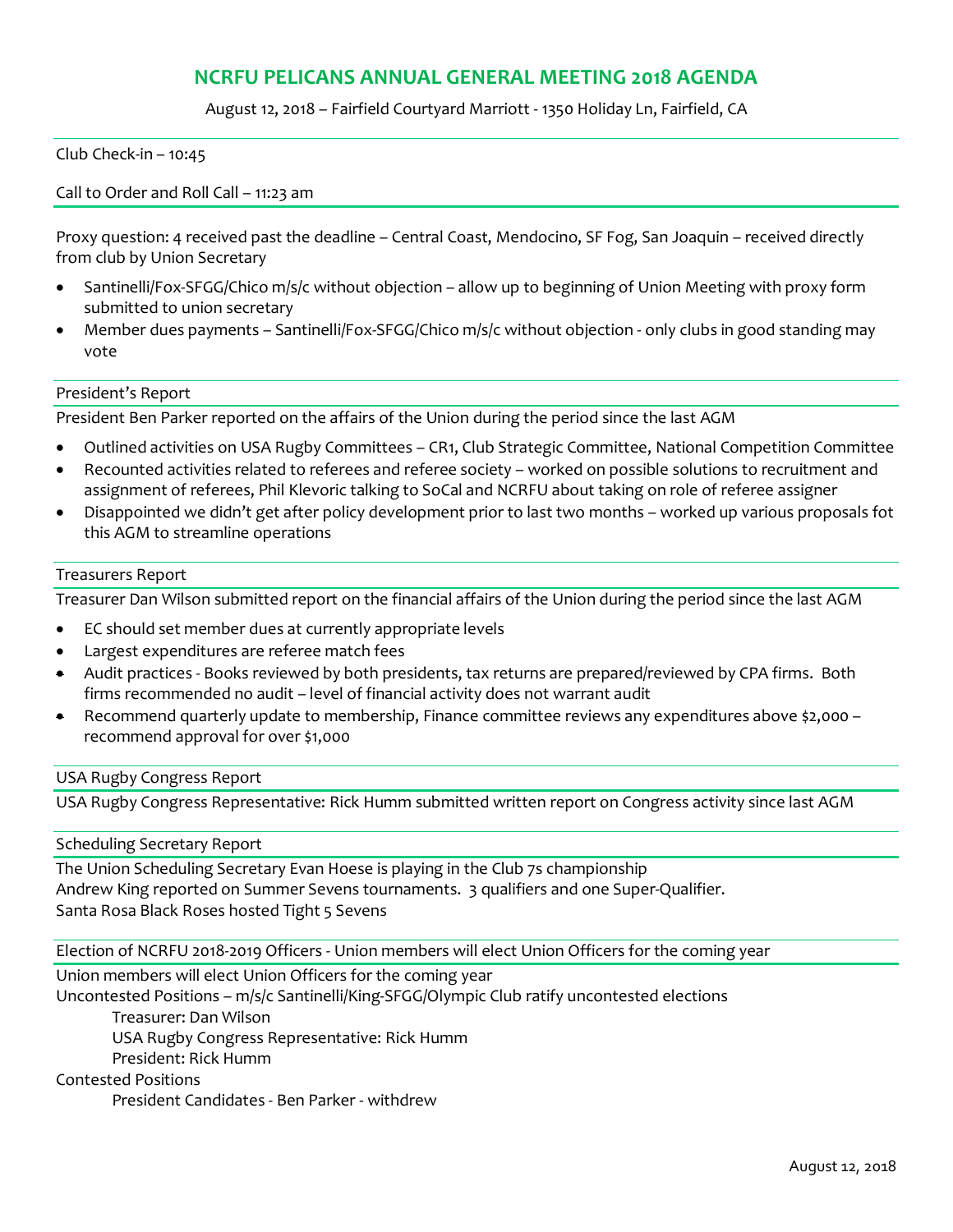## **NCRFU PELICANS ANNUAL GENERAL MEETING 2018 AGENDA**

Vice President Candidates Frik Fourie - 3 Evan Hoese - withdraw Mark Spears - 2 **Tina Watts - 21** Secretary Candidates: Frik Fourie - 3 **Dan Nagle - 22** Scheduling Secretary Candidates: **Andrew King - 24** Ben Parker - 2

## New Business - The union shall consider any new business

## Policy Proposals

- New Clubs Competition/Executive Committee/John Fox also approve related bylaw amendment
	- o John Fox outlined proposal
	- o Paul Santinelli what is impact on clubs not in good standing does this apply? See bylaws 3.09 requires 2/3 vote of membership
	- o Probationary Contract discussed
	- o Provision allowing players from a single NCRFU club discussed and reduced from five players to two - Santinelli/Watts-SFGG/SF Fog – m/s/c
- Uniforms and Equipment Ben Parker presented
	- o Member clubs polled by show of hands:
		- away team changes 14
		- Home team 10
		- o Tuisavalalo/Nagle-Fresno/San Jose m/s/c Policy adopted one opposed
- Scheduling/Referee Assignments Ben Parker
	- o Parker presented
	- o Bretz asked that proposal split between scheduling and referees
		- § Bretz/Watts-Refs/SF Fog m/s/c without objection
	- o Scheduling Club v Union scheduling, notice provisions,
		- § Santinellli need to analyze proposal and, for example, align with match start time policy
		- Santinelli/Nagle-SFGG/San Jose table scheduling issues m/s/c: bring back two separate policy proposals
	- o Referees King/Nagle-OC/San Jose table referee proposal
- Rain Outs/Forfeiture/Default Ben Parker withdrawn
	- o superseded by USA Rugby National Competition Committee
- Match Start Times Ben Parker presented
	- o Create a window for match start times currently 9am to 5pm
	- o Provide framework for solving disputes between clubs
	- o Santinelli/Fox-SFGG/Chico m/s/c proposed langiuage
- USAR CMS/Match Reports Ben Parker
	- o From CMS handbook
	- o Requires binders may be electronic ie. pdf/picture on phone/google drive
	- o Santinelli/King-SFGG/OC m/s/c policy as written without objection
- Promotion/Relegation John Fox
	- o Fox presented
	- $\circ$  Santinelli/Fox-SFGG/Chico m/s/c Tabled to later scheduling/competitions meeting
- Various Proposals John Compaglia